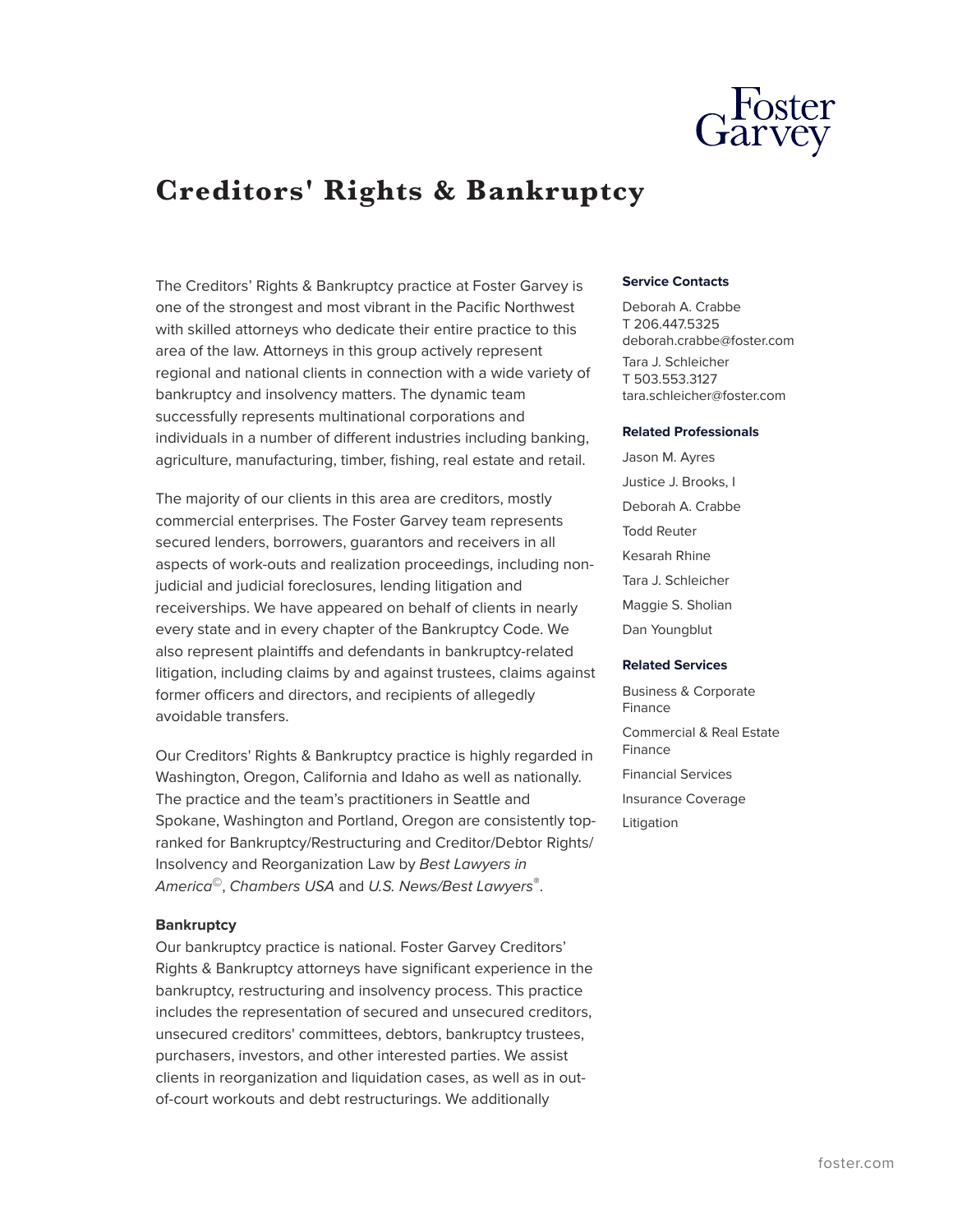

appear in contested adversary proceedings.

### **Receiverships**

We not only assist clients with the appointment of receivers but we also have extensive experience representing receivers. This provides us with insight on how a receivership can be used to provide clients with the best overall benefit. Our experience includes receiverships involving sales of income producing real estate such as hotels and apartments, contaminated real property, operation and management of small to medium business for the benefit of creditors, agricultural operations, the health care industry and other receivership proceedings to carry out or enforce judgments. We can provide the right advice to determine whether a receivership is the proper remedy based on our clients' needs.

#### **Litigation**

Foster Garvey provides the legal services you require to favorably resolve litigation and other disputes. Our litigation services include representing creditors in insolvency proceedings, successfully prosecuting lawsuits seeking to collect large debts and favorably resolving disputes over the validity and priority of liens. Much of our litigation practice involves representing creditors, secured and unsecured, in bankruptcy courts, receiverships and contested litigation. In many of these cases, our client wants to collect a large debt, has an ongoing relationship with a debtor or is involved in litigation (other than the bankruptcy proceeding) with the debtor.

## **Transactions: Asset Acquisitions and Sale of Assets**

We have represented purchasers in many such acquisitions as well as receivers and bankruptcy trustees to help facilitate the sale of assets. Our team has the experience and expertise required to help you plan, implement and maximize the value of these transactions. We also provide the legal services clients need when a debtor becomes insolvent. These include negotiating out-of-court workouts, including collaborating with turnaround consultants. Often this requires preparation of forbearance agreements and modifications of troubled loans. Foster Garvey Creditors' Rights& Bankruptcy attorneys also regularly help reorganize the financial affairs of financially troubled individuals and entities.

#### **Foreclosures**

We represent creditors in foreclosures, including highly complex and contested proceedings. On behalf of our clients, we enforce both judicial and non-judicial foreclosures of security interests in a debtor's property, both real and personal. Our services also involve counseling creditors on self-help remedies available to them under the Uniform Commercial Code. In addition, we litigate defenses and counterclaims asserted against clients by borrowers and guarantors, including defenses and counterclaims based on a theory of lender liability.

## **Proactive Strategies for Protection**

If you are a creditor, the best way to control legal fees in an insolvency or bankruptcy situation is by taking preventive steps before a debtor becomes financially distressed. An important one